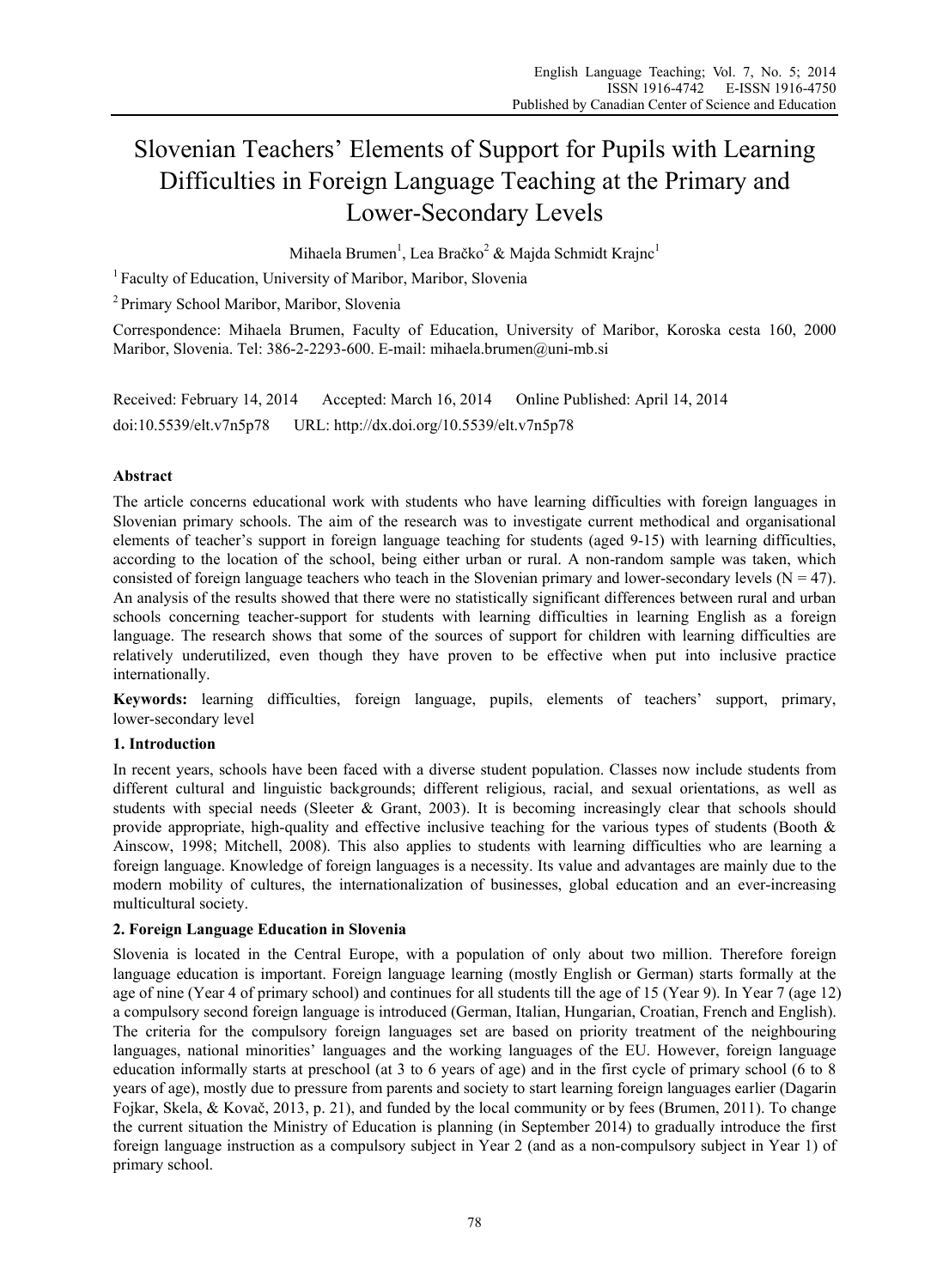Learners should reach A2 at the end of Year 9 (age 15) in their first foreign language, in accordance with the Common European Framework (CEF) for Languages. The Slovenian curriculum for foreign languages is based on the communicative approach. It offers objectives, contents, standards of proficiency, and methodological recommendations for foreign language education in the second and third cycle of primary school (age 9 to 15). However, it does not involve any recommendations about how to work with students who have learning difficulties in learning foreign languages.

All teachers in schools are informed about individuals who have been officially diagnosed as pupils with learning difficulties, and they receive some general guidelines (Magajna et al., 2008a) about how to use different teaching strategies for working with them and how to find their own personal approaches for teaching and learning languages.

The purpose of this study was to determine the existing methodical and organisational elements of support in (Slovenian) foreign language teaching for students who have learning difficulties and to prepare some recommendations for foreign language teachers on dealing with these students in primary and lower-secondary schools.

#### **3. Theoretical Framework**

Various researches (Marcos, 1998; Ganschow, Sparks, & Javorsky, 1998) have shown that students with learning difficulties can readily learn a foreign language (FL). Genesee (1976, in Marcos, 1998), in his research, found that when learning a foreign language, "students of average and below-average IQ performed as well as students of above-average IQ on oral production and interpersonal communication tasks". In the field of cross-disciplinary research (special education and foreign language learning), there have been studies that deal with learning difficulties in learning and teaching foreign languages. Various findings in professional publications dealing with this topic (e.g. Pompian & Thum, 1988; Ganschow & Sparks, 1987; Sparks, Ganschow, & Pohlman, 1989; Ganschow, Sparks, & Javorsky, 1998, p. 248) discuss why some students do well in some courses (e.g. mathematics, science, social studies) and do not perform well in or fail foreign language courses. Sparks and Ganschow (1991) proposed the Linguistic Coding Differences Hypothesis (LCDH) as a model for understanding foreign language learning difficulties. This hypothesis explains (Ganschow, Sparks, & Javorsky, 1998, p. 248) that students' foreign language (FL) learning difficulties are related to similar problems in learning their native language (e.g. problems with reading, spelling, writing, oral language, vocabulary, pronunciation). However, Viskari (2005, p. 7) argues that FL difficulties are manifested in many forms and in many areas of language use in different combinations. We also want to emphasize that with learning difficulties, there may also occur other characteristics, such as attention deficits, problems in meta-cognition and memory, perceptual disorders, deficits in the area of social skills and in other areas (Lerner, 2003; Mercer & Pullen, 2005).

Studies concerning FL learning have pointed out that the difficulties students have in foreign language learning may result from many different aspects of the learning situation as well as the student's personal characteristics. It has also been argued (Viskari, 2005, p. 108) that there is a gap between theory and practice in this field; the information of studies is scattered and needs to be made more available to the teachers who are faced with these problems and have the power to make changes in the classroom. Therefore there seemed to be a need for a study that would encourage reflective teaching and improve the situation in the (Slovenian) FL classroom.

Several studies have been carried out on upper-secondary school (Viskari, 2005) and college/university-level students (Ganschow, Sparks, & Javorsky, 1998) who have learning difficulties in foreign language learning. However, foreign language learning and teaching with young learners who have learning difficulties at the primary and lower secondary level is, nevertheless, outside their scope. Various studies (Curtain & Dahlberg, 2004; Edelenbos, Johnstone, & Kubanek, 2006) suggest that children who learn languages before adolescence perform better academically, and cognitively. They also obtain personal and social benefits, a native-like pronunciation, and develop an innate ability to acquire the rules of any language. Therefore, the aim of this study is to present the current forms of teacher support for students with learning difficulties in a foreign language. Our study focused on English as a foreign language in an inclusive oriented elementary school (learners 9-15 years old). An extensive Slovenian study (Magajna et al., 2008b) on the situation of working with pupils with learning difficulties in primary schools has brought attention to the general need to overcome the many barriers that stand in the way of providing inclusive education for these students, which is the reason for our study.

The beginnings of organized support for pupils with learning difficulties in Slovenia started in the 1980s, when a *mobile special educational service* was designed for pupils with learning difficulties at the primary school level (Opara & Trunkl, 1992). In recent years the need for mobilized special educators has been increasing together with the number of children with a variety of developmental disorders and learning difficulties in primary and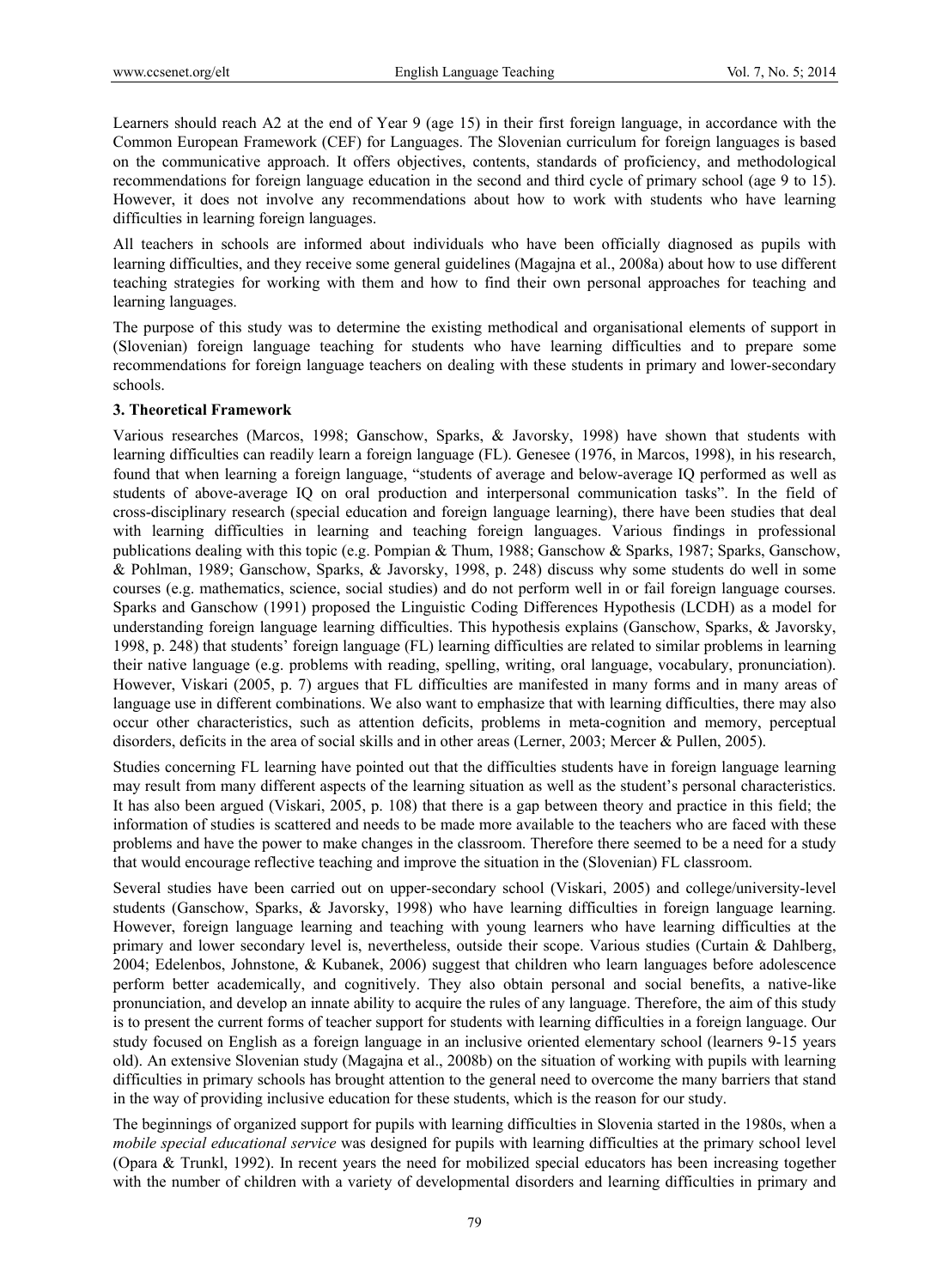lower-secondary schools. With the adoption of new education laws (Law on Primary School 1996, Law on directing Children with Special Needs, 2000, 2007) and with the introduction of inclusive education, schools had to adjust their methods and forms of work to ensure the implementation of supplementary classes and other forms of individual and group assistance for pupils with learning difficulties (mild and moderate). A group of experts at the Ministry of Education prepared a professional document "The concept of working with pupils with learning difficulties" (Magajna et al., 2008a) that dealt with increasing the responsibility for dealing with learning difficulties, providing early assistance to pupils and developing good teaching practice in schools. The document was intended for teachers and other education professionals. It presents guidelines for working with the above-mentioned group of pupils. Among the groups of children with special needs, the largest (50%) are those with learning difficulties, which is also similar in other countries (Opara et al., 2010), such as the USA and Canada (Gargiulo, 2007). Therefore, comprehensive and systematic consideration must be given to children with learning difficulties that can lead to the development of appropriate strategies for teaching in this field. Primary and lower-secondary schools have to provide adaptations and additional professional support for pupils who have been officially diagnosed with more intensive learning difficulties. The children with learning difficulties are defined as a heterogeneous group of children who exhibit developmental delays in attention, memorisation, thinking, coordination, communication, social abilities and emotional maturation. Significant difficulties occur in the acquisition and use of reading, writing, orthographic/spelling and mathematical abilities (Official Gazette of Republic of Slovenia, 2003). There is an evident discrepancy between general intelligence capacities and actual academic achievements.

With the introduction of inclusive education and by analyzing foreign school practice, it can be seen that positive changes in school practice can be achieved with the development of cooperation and effective teamwork between teachers, special educators and other professionals; by effective learning and teaching strategies customized to pupils' needs; and by the involvement of parents, teacher training and the availability of sources for help (e.g., additional staff, peers, material, and financial resources) (McLeskey, Hoppey, Williamson, & Rentz, 2004; Wagner, 2001; Villa et al., 1996; Kavale & Forness, 2000). The role of the teacher in the development of inclusive education is of essential importance. Therefore professional teacher education and training is one of the priorities in all European countries (European Agency for Development in Special Needs Education, 2003). In addition to this, Slovenian teachers are expected to acquire additional education, be competent in this field, develop good teaching practices, be able to work in teams with colleagues and form partnerships with parents. Past experiences in working with pupils with learning difficulties confirm that the special educators are most often those professionals who help teachers in selecting teaching methods, adaptations, learning aids and planning and monitoring a pupil's learning progress in an inclusive classroom. They are also actively involved in helping to solve problems (Stopar, 1999; Schmidt, 2006). An important support to FL teachers can also provide parents of pupils who have learning difficulties, but only if the parents are motivated to cooperate with the FL teacher and actively participate in making decisions concerning their child's learning goals, formally and informally. Parental involvement enhances students' learning achievements and outcomes (Hill, 2001; Epstein & Sanders, 2002; Grolnick, Ryan, & Deci, 1991) and helps to avoid long-term negative consequences that can lead to negative results in school (Reynolds & Clements, 2005).

In classes with pupils who have learning difficulties, other effective strategies that are vital for the development of inclusion can be implemented. These strategies (e.g., collaborative team teaching, reciprocal teaching, cooperative learning, peer tutoring, and structured peer support (Zionts, 1997; Fisher, Frey, & Thousand, 2003) can also help FL teachers in their general workload.

Slovenian FL teachers are familiar with the above-mentioned general guidelines for working with pupils who have learning difficulties. However, there do not exist any specific recommendations, documents or approaches on how to work with this group of students in foreign language classes.

Taking this into account, the main research question in this study was to investigate which methodical and organisational aspects of support are offered to Slovenian foreign language teachers that help them to teach students who have learning difficulties in foreign language learning at the primary and lower-secondary level (between the ages of 9 and 15), according to the location of the school, being either urban or rural. These students are individuals with learning difficulties (individuals who have difficulties in FL courses) and individuals who have been officially diagnosed as pupils with learning difficulties and have extensive impairments in reading, writing, orthographic/spelling, attention and memorisation. They have this special status in order to help them improve their learning styles; it also gives their FL teachers the opportunity to adjust and change their teaching methods so that it will suit each individual.

The three research questions were as follows: (1) How do teachers of foreign languages implement collaborative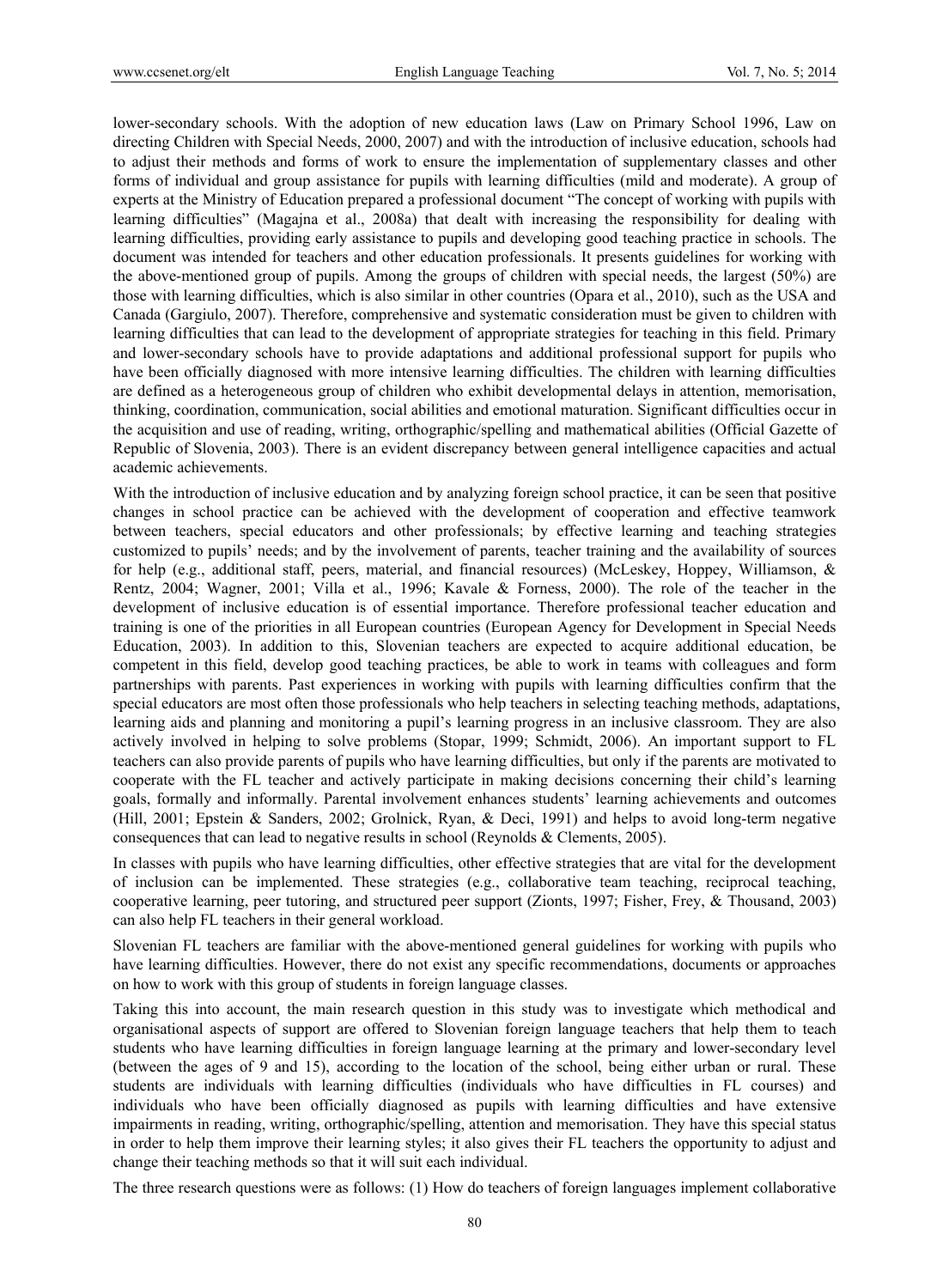team teaching in foreign language classes? (2) Do they organize regular consultation hours specifically for parents of children with learning difficulties? and (3) Do they keep a language portfolio for individual pupils with learning difficulties, according to the location of the school?

#### **4. Method**

Our research is based on the descriptive and causal-non-experimental methods of empirical pedagogical research. The data was collected on a non-random sample of 47 EFL teachers from 18 Slovenian primary and lower-secondary schools. Questionnaires were given to 200 EFL teachers. Unfortunately, only 47 EFL teachers responded (23.5%), and these are included in the current study. The authors tried to get more feedback from the teachers (by e-mails and phone calls) in order to get more significant responses that would confirm the findings of our study, but their responses showed that they had an unwillingness to complete the questionnaire. We assume that this is due to work overload in their classes or lack of knowledge on this issue. Therefore, the results cannot be generalized according to a specific population, but represent a selected case study.

The sample of teachers we used included 51.1% from urban schools and 48.9% from rural schools.

Individual teachers in primary schools were given questionnaires in person or by e-mail. At our request, they forwarded the questionnaires to their colleagues in other school departments, and returned them to us completed.

As a measurement tool for the empirical research, we used a questionnaire consisting of closed-type questions. The questionnaire included specific elements of teacher-support for pupils with learning difficulties. The questionnaire provided us with the following characteristics: validity (conducted on the basis of scientific literature; Magajna et al., 2008a, 2008b; Kavkler, 2011), including a pilot study; reliability (exact instructions and clear, specific questions); and objectivity (closed-type questions).

The data was collected in 2012.

The data was analyzed by use of descriptive and inferential statistics (f, f%,  $\chi^2$ -test of independence). The results we obtained are presented in tables. We mostly wanted to determine the differences according to school location, mainly because village schools are generally attended by fewer students. This lower pupil population, consequently, provides more time to develop dialogues between foreign language teachers, special educators, pupils with learning difficulties, their parents and their peers. This additional dialog helps to solve learning problems and poor school achievements. It also provides more opportunities to implement individual elements of support.

#### **5. Results**

The results are presented in three segments: 1. Implementing collaborative team teaching in foreign language classes, 2. Organizing regular consultation hours specifically for parents of children with learning difficulties and 3. Keeping a language portfolio for individual pupils with learning difficulties.

#### *5.1 Implementing Collaborative Team Teaching in Foreign Language Classes*

Collaborative team teaching is one of the most successful means of supporting pupils with learning difficulties (Lerner, 2003; Magajna et al., 2008b). A good model for collaborative team teaching can be described as follows: the cooperation between two teachers (the foreign language teacher and special educator), who share common responsibilities and tasks in achieving educational goals in an inclusive classroom (Friend & Bursuck, 1999). It provides a situation where there is a respect for the differences between pupils, an encouragement of social contacts and an emphasis on the strengths and abilities of children who have learning difficulties (Zionts, 1997). When deciding for this form of teaching, it is important to define the role of both teachers, for example, who has the leading role and who has a supporting role (Friend & Bursuck, 1999). Foreign language teachers can, for example, completely conduct the learning process and interpret the subject matter, and the special educator can directly support individuals with visual and nonverbal incentives, give additional explanations to smaller groups or read texts out loud that supplement the teaching of the first teacher (Zionts, 1997). Schools that practice quality inclusive teaching have shown the benefits of team-teaching with two teachers, both for the pupils with difficulties and those without difficulties (Frederickson, Dunsmuir, Lang, & Monsen, 2004, Schmidt, 2006).

Ganschow, Sparks and Javorsky (1998, p. 254) also claim that conversations with a special educator can be useful in helping teachers decide on appropriate methods (e.g. offering un-timed tests, slowing the pace of verbal instruction, adding visual examples to verbal explanations in the FL) and give attention to students' specific needs.

The frequency that team teaching was performed in English lessons was measured with a rating scale from 1 (very often) to 5 (never). Collaborative team teaching in foreign language classes (Table 1) in urban schools was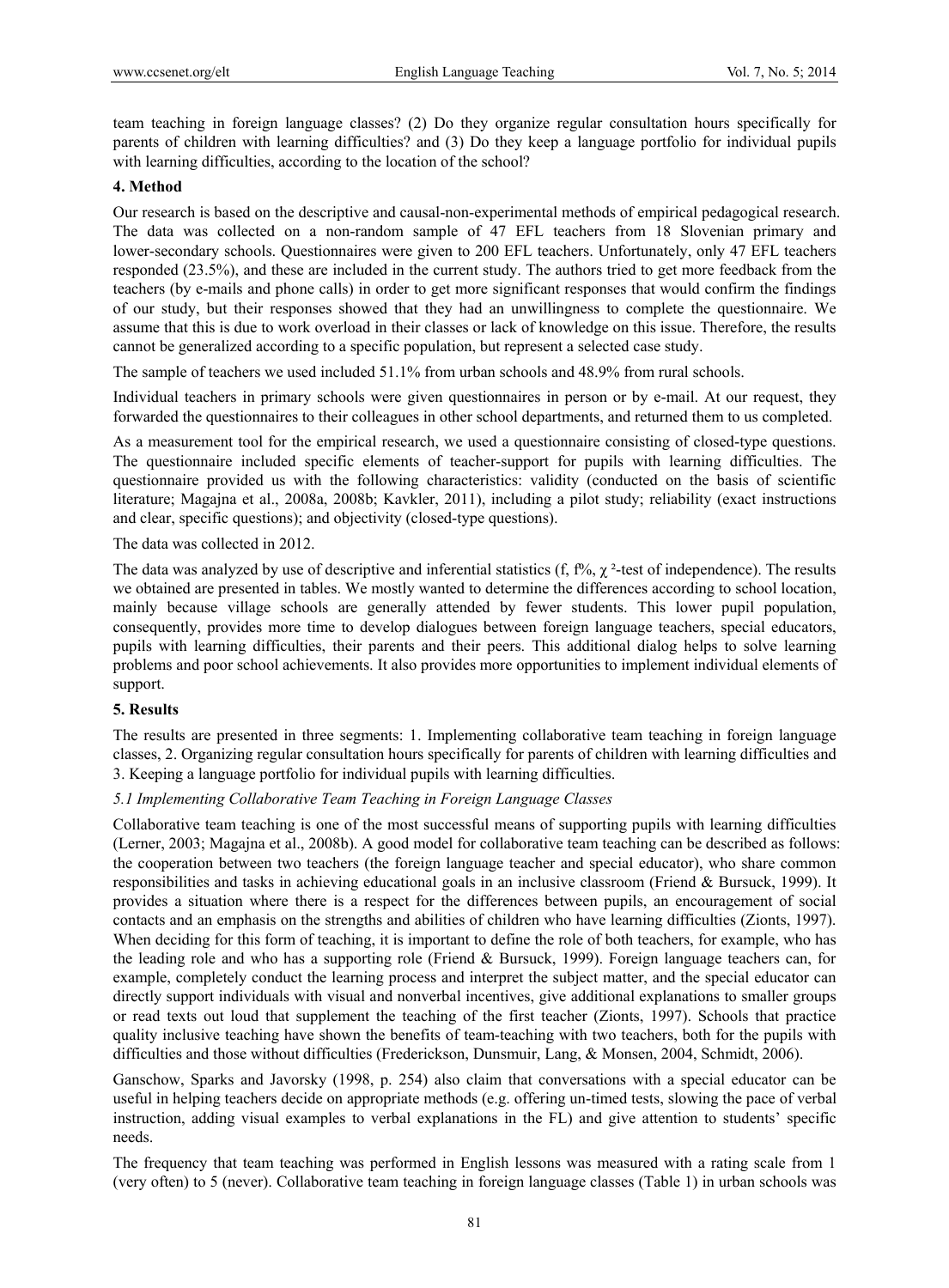performed occasionally (29.2%), rarely (33%) or never (37.5%). In village schools, collaborative team teaching was implemented occasionally (17.4%), rarely (26.1%), or never (43.5%). The results show that collaborative team teaching in foreign language classes in both urban and rural schools is performed rarely (29.8%) or is not implemented at all (40.4%). The results (Table 1) between the two school locations show that there is no statistically significant difference ( $\chi^2 = 0.799$ , P = 0.670) between urban and rural schools in the frequency of collaborative team teaching in foreign language lessons. In both school locations, collaborative team teaching in English lessons proved to be a poorly utilized source of support for pupils with special needs.

|  |              | School location/Rural |       | School location/Urban |       | Total |       |  |
|--|--------------|-----------------------|-------|-----------------------|-------|-------|-------|--|
|  |              | f                     | $f\%$ | f                     | $f\%$ | f     | $f\%$ |  |
|  | Very often   | $\bf{0}$              | 0.0   | $\overline{2}$        | 8.7   | 2     | 4.3   |  |
|  | Often        | $\theta$              | 0.0   |                       | 4.3   |       | 2.1   |  |
|  | Occasionally | -7                    | 29.2  | $\overline{4}$        | 17.4  | 11    | 23.4  |  |
|  | Rarely       | 8                     | 33.3  | 6                     | 26.1  | 14    | 29.8  |  |
|  | Never        | 9                     | 37.5  | 10                    | 43.5  | 19    | 40.4  |  |
|  | Total        | 24                    | 100.0 | 23                    | 100.0 | 47    | 100.0 |  |
|  |              |                       |       |                       |       |       |       |  |

Table 1. Frequency of collaborative team teaching in foreign language classes according to school location\*

Note\*: Due to the low numbers, we excluded the categories "very often" and "often" from the table.

The results obtained are certainly not encouraging. We assume that for the implementation of such teaching, certain conditions have not been fulfilled. It is often difficult to coordinate schedules and find enough time for implementing team teaching. Special educators in schools deal with a large number of pupils with learning difficulties and are burdened with many other tasks (work with parents, additional professional support, and preparation of individualized programs). They are left with too little time for communication, cooperation and coordination (Friend & Bursuck, 1999; Magajna et al., 2008b). A shortage of special education experts is also a problem. The reasons that collaborative team teaching is such an underutilized resource by foreign language teachers is due to various factors, such as limited teacher education and training (in a foreign language) in the field of working with pupils with learning difficulties; teamwork and cooperation in inclusion; and poor preparation skills when attempting such forms of cooperation.

FL teachers need to be aware that collaborative team work in additional, special courses for students with learning difficulties help these students in various ways (Viskari, 2005): improving the pupils moods, providing new ways of thinking, reducing pupil anxiety levels, allowing pupils the opportunity to experience success, allowing the pupils to concentrate better, and giving the pupils a more broad view of individual learning. Therefore, collaborative team teaching in foreign language classes helps FL teachers to focus on the learner's difficulty and needs in a foreign language and offers them more individual support.

#### *5.2 The Organization of Special Consultation Hours for Parents with Children Who Have Learning Difficulties*

The active involvement of parents in their children's schooling has a positive impact on the process of pupils' education, the process of socializing and the pupils' general sense of well-being (Kovacs-Cerović, Vizek-Vidovic, & Powell, 2010; Powers, Hauser, & Kilner, 1989). Consultation hours and individual parent-teacher conferences are the most common forms of formal cooperation between parents and teachers. During consultation hours, with an emphasis on informative discussion, the teacher informs the parents and talks with them about the educational accomplishment, characteristics and particularities of a pupil. However, in practice, it often happens that the consulting hours often turn into a review of a pupil's grades, which raises the pressure on the parents of children with learning difficulties. It can also bring up unfavourable feelings that are associated with any negative experiences related to school success or grades from previous years. Powers, Hauser, and Kilner (1989) point out that parents who are frustrated because of a child's poor learning success and progress in school can develop inappropriate and unrealistic expectations of their child's schooling and become excessively protective and lenient toward the children. Many parents of children with learning difficulties also develop a negative attitude and do not want to cooperate with the school. Therefore, it is very important that the consulting hours, intended for parents of children with learning difficulties, are organized in a way that do not emphasize the children's learning failures and inabilities, but try to introduce their strengths,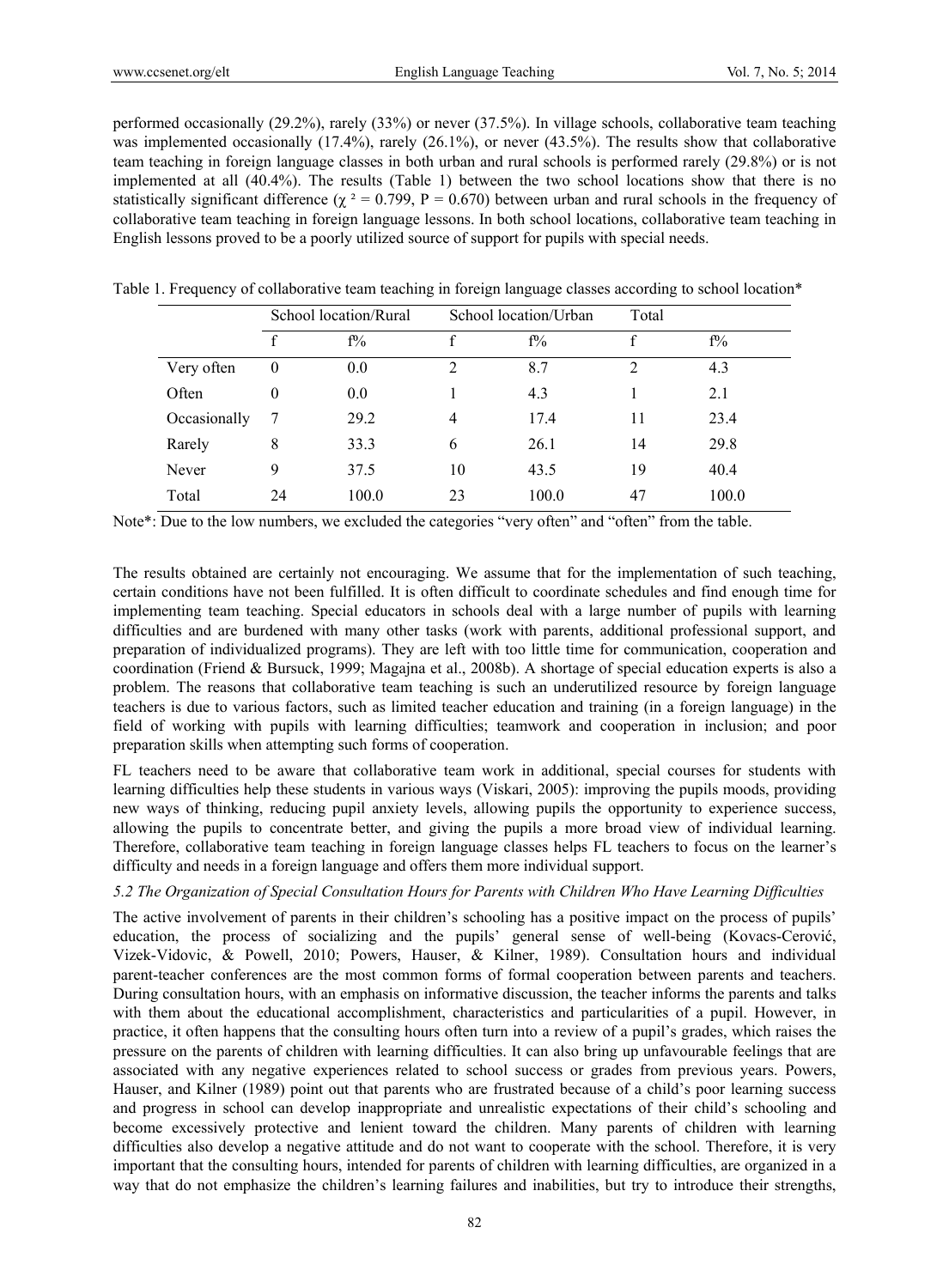abilities, and social interests. Parents of children with learning difficulties should be more motivated to cooperate with the school, to strengthen their important role in a child's learning at home, to monitor their child, to record their progress and development, and to encourage them to actively form friendships (Bender & Wall, 1994, Magajna et al., 2008b).

Table 2 shows that special consulting hours for parents of children with learning difficulties are organized in 58.3% of the urban schools and in 47.8% of the rural schools. A more detailed analysis of the results ( $\gamma^2 = 0.521$ ,  $P = 0.471$ ) indicates that there is no statistically significant difference between urban and rural schools in the organization of special consulting hours for parents of children with learning difficulties. Although village schools are generally attended by fewer students they do not use this advantage by offering more consultation hours for these parents. Studies have shown parental involvement in their children's schooling enhances their learning (Hill, 2001; Hornby, 2000; Epstein & Sanders, 2002) and increases their motivation to achieve better results (Grolnick, Ryan, & Deci, 1991). When FL teachers help parents become involved in their child's learning, for example by explaining some FL learning styles and techniques, they can help these pupils to avoid long-term negative consequences, such as failing a FL course or not completing school (Reynolds & Clements, 2005).

Table 2. Organization of special consultation hours for parents with children who have learning difficulties according to school location

|                |    | School location/Rural |    | School location/Urban |    |       |
|----------------|----|-----------------------|----|-----------------------|----|-------|
|                |    | $f\%$                 |    | $f\%$                 |    | $f\%$ |
| Yes            |    | 47.8                  | 14 | 58.3                  | 25 | 53.2  |
| N <sub>0</sub> | 12 | 52.2                  | 10 | 41.7                  | 22 | 46.8  |
| Total          | 23 | 100.0                 | 24 | 100.0                 | 47 | 100.0 |

Taking into account the results of the survey, we believe that it is advisable to continuously and systematically organize consulting hours for parents of children with learning difficulties at school. Devoting more time and attention to their children would allow them to present their views and observations of the child. Consequently, teachers and parents could then look for the most appropriate ways to support the pupil together. When teaching a foreign language in the classroom, teachers can usefully apply the information provided by the parents. Well organized and prepared consulting hours can help create a positive and cooperative partner relationship with parents. All this certainly has a positive reflection on the development and progress of pupils with learning difficulties (Mitchell, 2008; Schmidt, 2006).

## *5.3 Keeping a Language Portfolio for Individual Pupils with Learning Difficulties*

A language portfolio is a selection of a pupil's work and achievements. It also includes documents created in specified periods and includes both the pupil's and teacher's reflections (Morrow, 2004). This portfolio accompanies the learning process of the individual, preserves their achievements and makes it easier to plan the pupil's future learning and work in a foreign language. In this way, the language portfolio directs language learning. It is never finished and is constantly developing together with the pupil. Language portfolios can contain the following items: selected examples of daily work in the classroom, pre-examinations and examinations, evaluation sheets for behaviour, stories, projects, art samples, teacher observation sheets, the results of group projects, etc. Pupils can organize themselves and be more responsible using a language portfolio. Language portfolios should be available for pupil-teacher discussions, teacher-parent meetings (Lerner, 2003) and team meetings. Given the fact that more individuals are involved in helping the pupil (e.g., parents, professional colleagues in various fields, external experts), it is recommended that a pupil's language portfolio always be stored in the same place, for easy access.

Foreign language teachers are not familiar with keeping language portfolios (Table 3) or a product folder for pupils who have difficulty in a foreign language. Only 16.7% of the urban schoolteachers keep language portfolios. In rural schools, the proportion of teachers who make use of language portfolios is even lower, only 4.3%. An analysis of the differences between rural and urban schools shows that there is no statistically significant difference ( $\chi^2 = 1.875$ , P = 0.171) between the two locations in keeping language portfolios for individual pupils with learning difficulties. In both school locations this is an uncommon practice.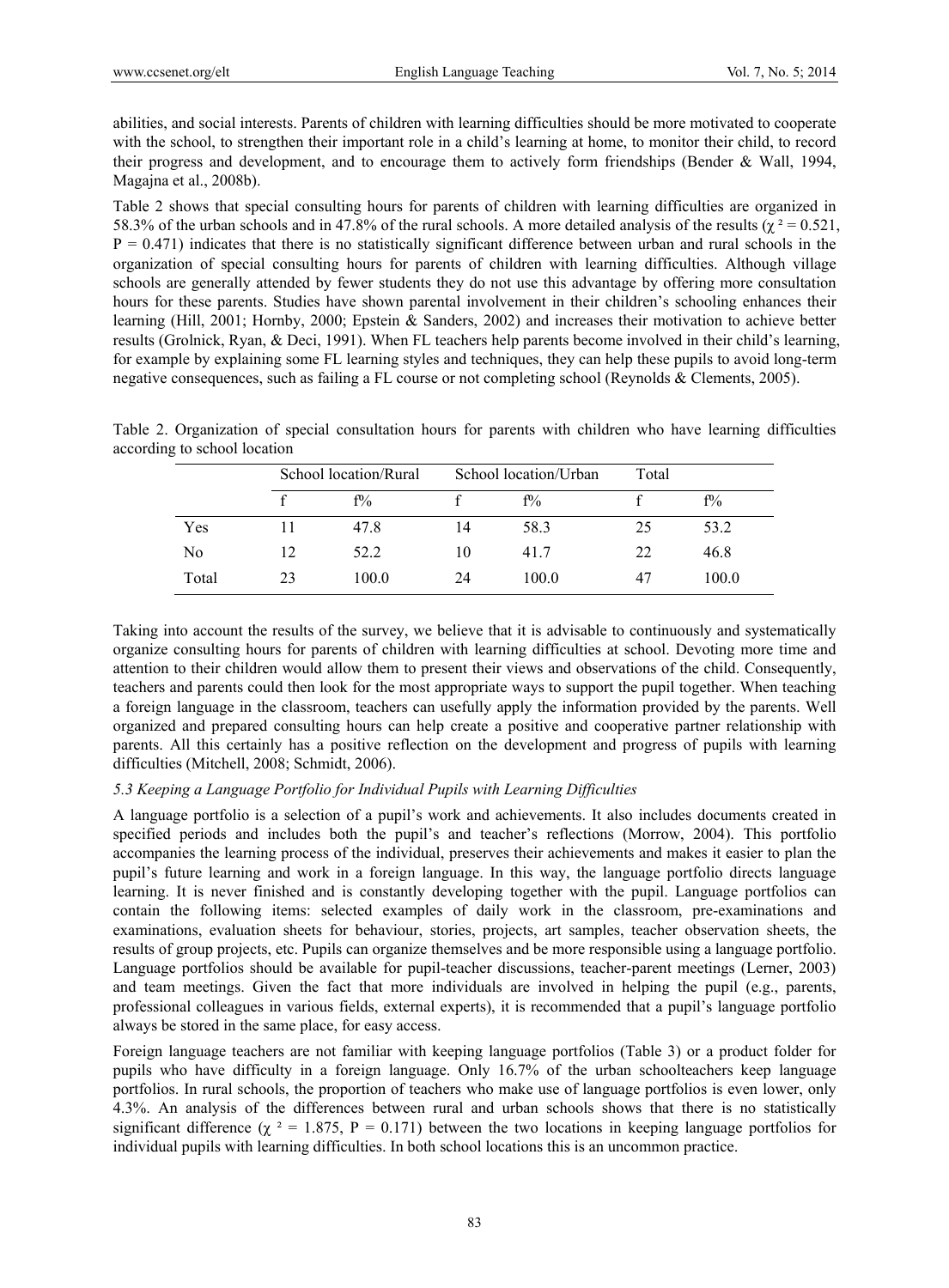|                | School location/Rural |       | School location/Urban |       | Total |       |
|----------------|-----------------------|-------|-----------------------|-------|-------|-------|
|                |                       | $f\%$ |                       | $f\%$ |       | $f\%$ |
| Yes            |                       | 4.3   |                       | 16.7  |       | 10.6  |
| N <sub>0</sub> | 22                    | 95.7  | 20                    | 83.3  | 42    | 89.4  |
| Total          | 23                    | 100.0 | 24                    | 100.0 | 47    | 100.0 |

Table 3. Keeping language portfolios for individual pupils with learning difficulties according to school location

It is surprising that such a high percentage of the teachers surveyed (89.4%) do not keep language portfolios. This is unfortunate, since the use of such folders is very practical and recommended, especially for students with learning difficulties (Lerner, 2003) and could be considered as an alternative to traditional exams. The reason that foreign language teachers, involved in this study, do not make use of language portfolios is that such student-centred approaches require more adjustment and more interaction between the foreign language teacher and the pupil (with learning difficulties) and between the pupils themselves. The design and implementation of such lessons is more advanced than traditional - frontal teaching.

For a foreign language teacher, developing and keeping a language portfolio requires a major investment in the field of counselling and supervising. Adjusting the subject matter and organizing the various work methods is also required. In this respect, the teacher's role becomes less traditional, meaning less about supervision and more about mentoring and counselling. And, at the moment, foreign language teachers are definitely not adequately prepared or trained to do this.

#### **6. Discussion**

The article presents the results of recent research on the links between special education and foreign language learning. The aim of the research was to improve FL teaching styles and to help FL teachers find their own personal approaches to working with individual students with learning difficulties in FL learning. The study examined the existing methodical and organisational elements of support that Slovenian FL teachers offer to students who have learning difficulties at the primary and lower secondary level. The findings confirm that Slovenian FL teachers organize different elements of support for pupils with learning difficulties, however, they are relatively underutilized in both locations (urban or rural): collaborative team teaching in foreign language classes is rarely implemented or not implemented at all; consulting hours specifically for parents of children with learning difficulties are organized only by half of the schools included in the study; and keeping language portfolios for individual pupils with learning difficulties in both districts is a rare practice.

Slovenian foreign language teachers who work in primary and lower-secondary schools do not make adequate use of the various elements of support for working with pupils with learning difficulties in foreign languages, according to the location of their school, being either urban or rural. Surprisingly, village schools, which form a smaller and more cohesive community, do not utilize the benefits that come from cooperation between foreign language teachers, special educators, pupils with learning difficulties and their parents. Utilizing such benefits would have a positive impact on the organization and quality of support for these pupils. It would promote an academically and personally supportive FL classroom climate. As well, it would maximise positive interdependence and achievement among learners (Viskari, 2005, p. 36) who have learning difficulties.

The study also shows that the Slovenian curriculum for foreign languages does not offer support or any other resources to FL teachers that would act systematically to help students with learning difficulties in their FL classes. Some general guidelines (Magajna et al., 2008a) are taken into account in FL assessment so that students have the possibility to obtain special arrangements and demonstrations of their knowledge. Therefore, there is a need for additional resources that FL teachers could apply to their classes, and a need for specific training in the area of teaching pupils with more intensive learning impairments (e.g. dyslexia). We suggest utilizing the following elements of support for FL classes:

1) Establishing conditions for motivated learning (e.g., helping the pupils in recognising their own personal learning styles and suggesting alternative ways of learning to help them to become more aware of the ways in which they can enhance their own comprehension and production of the foreign language; creating friendly and stress free conditions for the students so that they feel comfortable in asking for advice; reviewing a pupils' past language learning history in order to inform current teachers about a pupil's possible learning difficulties that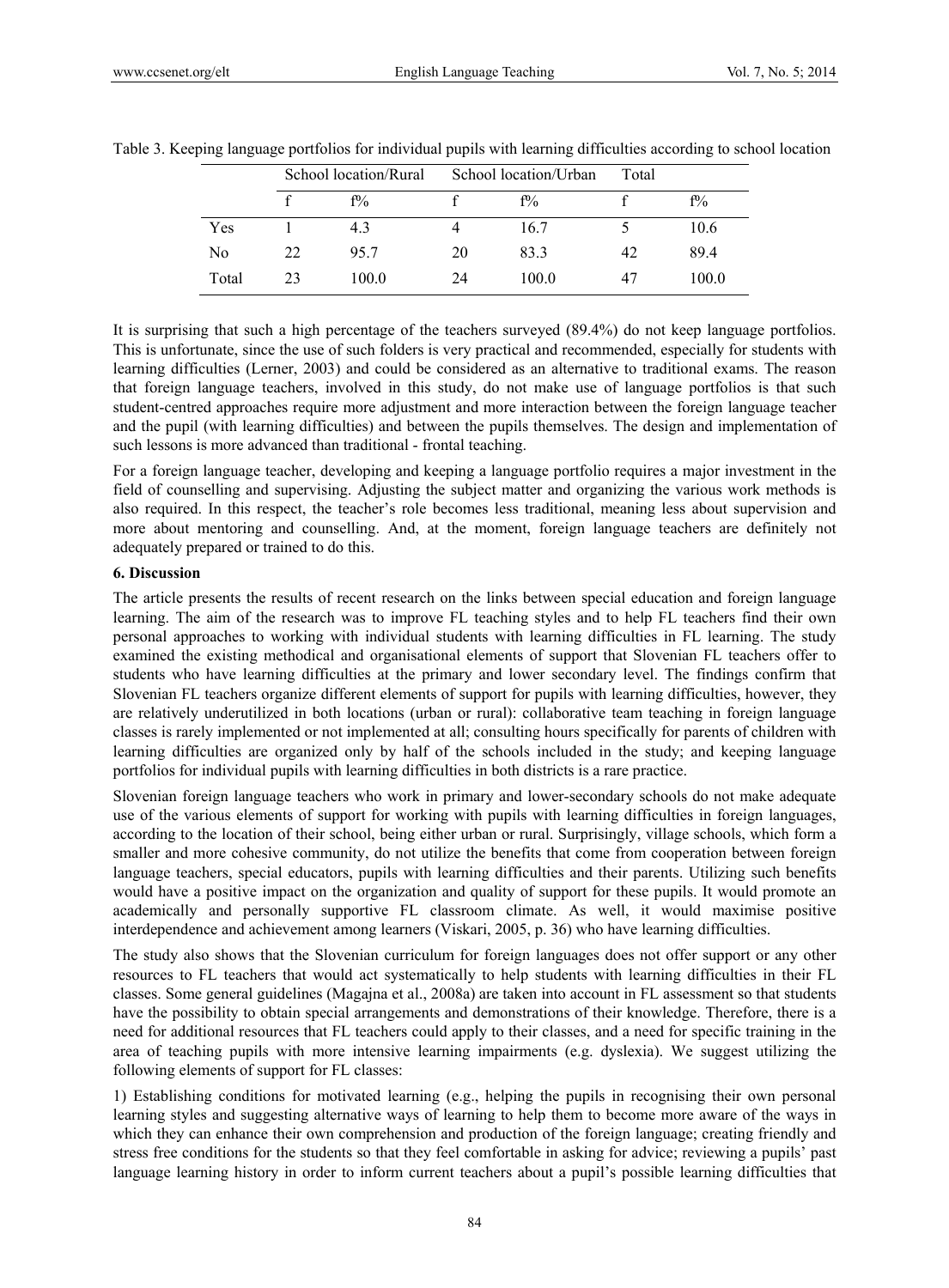they had in the past; providing frequent and constructive feedback to achieve a pupil's best learning progress);

2) Developing foreign language communication competency (e.g., frequent repetition and slowing the pace of oral instruction in the foreign language, focusing on selected sounds, vocabulary, pronunciation of new words and intonation features; additional explanation to the FL contents; frequent checking of understanding of FL oral and written instructions; reading known FL texts aloud, underlining parts of the FL texts; using a multisensory structured language methodology (teaching grammar, vocabulary and making use of the sound-symbol system of the foreign language (Sparks & Ganschow, 1991);

3) Resources and material added to verbal explanations (e.g., frequent use of visual support like illustrations, pictures, photos, mind mapping, graphs; using CDs, CD-ROMs or computer games by which students can practise their language skills (at home) interactively and independently; recording their own speech on a tape and then comparing it to a model);

4) Organisation of time (e.g. sitting arrangement—close proximity to the teacher, extended time for FL oral preparations and writing during oral and written assessments (up to 50%), and individual assessment).

By using this kind of support, FL teachers can monitor their students and pay attention to their progress, study various teaching techniques and learn about pupil-difficulties. They can also observe the pupils more thoroughly and better decide on further procedures, such as finding the pupils a special education teacher, determining the amount of available support and contacting parents.

The reasons for the infrequent use of the elements of teacher-support for pupils who are learning a foreign language in primary school can be traced to inadequate initial and in-service teacher education for FL work with pupils with learning difficulties (in foreign languages). This consequently, leads to a poor level of readiness for collaborative team teaching in a foreign language. At Slovenian Faculties of Education, prospective foreign language teachers do gain some knowledge in the area of special needs and learning difficulties, or they can attend short additional teacher training for inclusive teaching. But, unfortunately, as shown in the survey, effective support for pupils with learning difficulties in a foreign language is poorly utilized in practice.

Implementing inclusive teaching would mean redefining the (Slovenian) school system and the system of education for foreign language teachers. Therefore, the following points are of key importance: a concern for one's ongoing professional development, the teacher's systematic and (self) critical exploration of their own practice and quality team-cooperation in the spirit of interactive professionalism (Fullan & Hargreaves, 1996). Therefore, constructive and collaborative methods of solving concrete situations are some of the key factors for the professional development of foreign language teachers, special educators and the school community as a whole. Foreign language teachers and special educators have key roles in inclusive schools because they advise and direct the learning process and become pupils' partners in the pursuit of common learning goals (Ganschow, Sparks, & Javorsky, 1998). In this way, they encourage an individual's positive self-image, social inclusion and potential. This is the fundamental element required for upgrading the current learning situation. In practice, it all too often happens that at each continuing stage of learning, pupils have to start all over again from the beginning.

It is also necessary to raise the awareness of foreign language teachers about the use of alternative teaching support, such as language portfolios, cross-age peer tutoring and the use of modern approaches and technologies. These help to create more space for the individual linguistic progress of each pupil that has learning difficulties. This will assist them in searching for their own, new, innovative and successful ways of reaching their foreign language goals.

In the future, it would be sensible to systematically follow (or analyze) the implementation of support strategies and approaches for teaching pupils with learning difficulties in a foreign language on a large sample, a sample that would include all (Slovenian) primary schools that are inclusion oriented. It will also be necessary to acquire a more detailed view of the preparation of guidelines for working with the above-mentioned group of children intended for foreign language teachers and other professionals. How these guidelines will be put into practice will need to be monitored. It would also be advisable to investigate if researchers in this field are using strategies not included in any of the above-mentioned items, such as incorporating open-ended questions in questionnaires or using different data-gathering tools (e.g. interviews). This could provide more relevant information on what the participating FL teachers report about what they are doing. It would also be advisable to receive as much feedback as possible on learning difficulties from students at the primary and lower secondary levels. Added to this, a comparative analysis of the use of support and strategies for working with pupils with learning difficulties in the international arena will also have to be researched.

#### **References**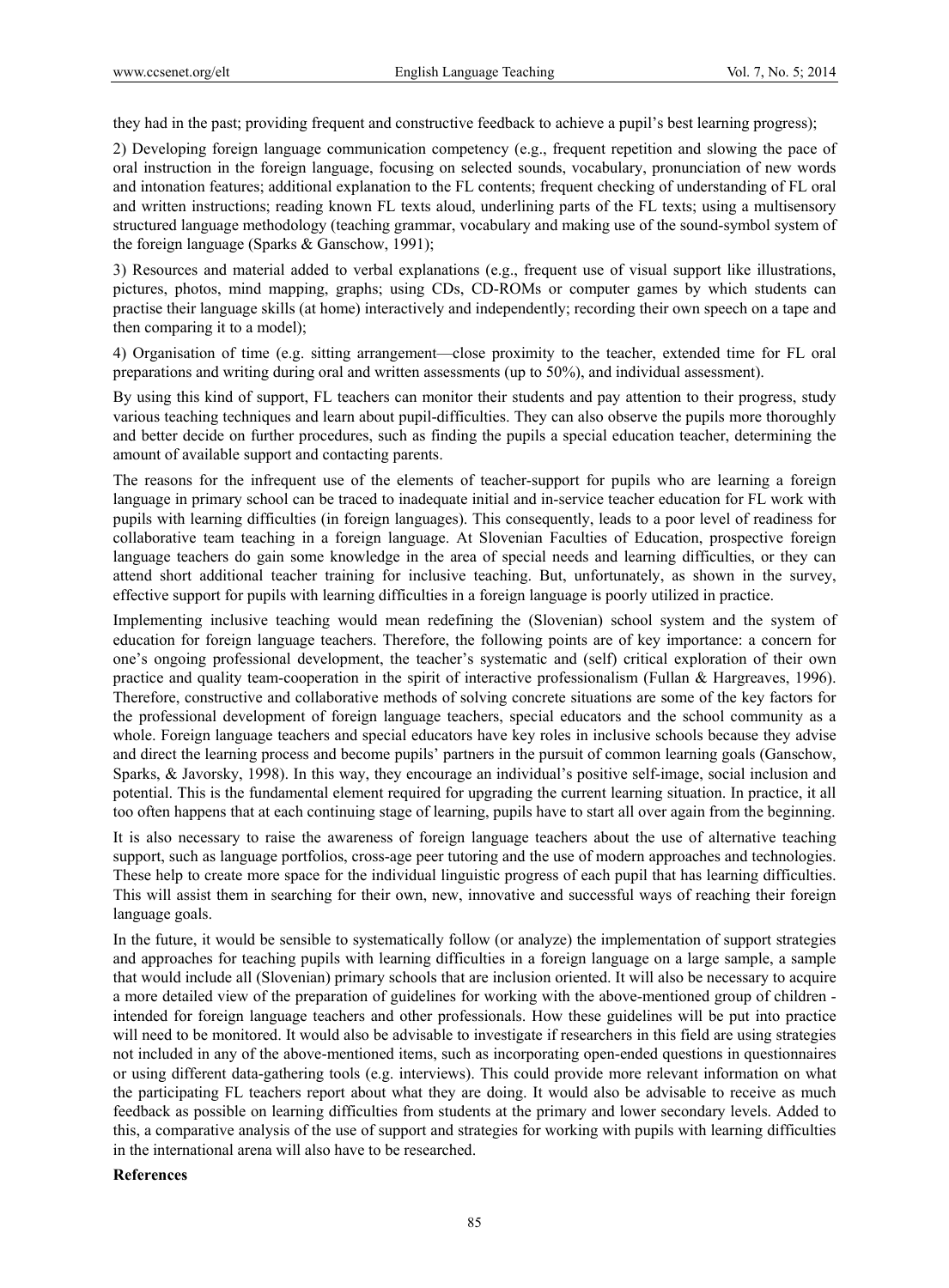- Bender, W. N., & Wall, M. E. (1994). Social emotional development of students with learning disabilities. *Learning Disabilities Quarterly*, *17*, 323-341. http://dx.doi.org/10.2307/1511128
- Booth, T., & Ainscow, M. (Eds.). (1998). *From Them to Us: An International Study of Inclusion in Education*. London: Routledge.
- Brumen, M. (2011). The perception of and motivation for foreign language learning in pre-school. *Early child development and care*, *181*(6), 717-732. http://dx.doi.org/10.1080/03004430.2010.485313
- Curtain, H., & Dahlberg, C. A. (2004). *Languages and Children: Making the Match: New Languages for Young Learners, Grades K-8* (3rd ed.). New York: Longman.
- Fojkar, M. D., Skela, J., & Kovač, P. (2013). A Study of the Use of Narratives in Teaching English as a Foreign Language to Young Learners. *English Language Teaching*, *6*(6), 21-28. http://dx.doi.org/10.5539/elt.v6n6p21
- Edelenbos, P., Johnstone, R., & Kubanek, A. (2006). *The Main Pedagogical Principles Underlying the Teaching of Languages to Very Young Learners*. Brussels: European Commission. Education and Culture.
- Epstein, J. L., & Sanders, M. G. (2002). School, family, and community partnerships. In D. L. Levinson, P. W. Cookson, & A. R. Sadovnik (Eds.), *Education and sociology: An encyclopedia* (pp. 525-532). New York: Routledge Falmer.
- European Agency for Development in Special Needs Education. (2003). *Special Needs Education in Europe. Thematic Publication*. With the contribution of Eurydice. Retrieved from https://www.european-agency. org/publications/ereports/special-needs-education-in-europe/sne\_europe\_en.pdf
- Frederickson, N., Dunsmuir, J., Lang, J., & Monsen, J. J. (2004). Mainstream—Special school partnerships: Pupil, parent and teacher perspectives. *International Journal of Inclusive Education*, *8*(1), 37-57. http://dx.doi.org/10.1080/1360311032000159456
- Fisher, D., Frey, N., & Thousand, J. S. (2003). What do special educators need to know and be prepared to do for inclusive schooling to work? *Teacher Education and Special Education*, *26*(1), 42-50. http://dx.doi.org/10.1177/088840640302600105
- Friend, M., & Bursuck, W. D. (1999). *Including Students with Special Needs: A Practical Guide for Classroom Teachers*. Boston, MA: Allyn & Bacon.
- Fullan, M., & Hargreaves, A. (1996). *What's Worth Fighting for in Your School?* New York: Teachers College Press.
- Ganschow, L., Sparks, R. L., & Javorsky, J. (1998). Foreign language learning difficulties: A historical perspective. *Journal of Learning Disabilities*, *31*(3), 248-258. http://dx.doi.org/10.1177/002221949803100304
- Ganschow, L., & Sparks, R. (1987). The foreign language requirement. *Learning Disabilities Focus*, *2*, 116-123.
- Gargiulo, R. M. (2007). *Special Education in Contemporary Society: An Introduction to Exceptionality*. Belmont, CA: Thomson Wadsworth.
- Genesee, F. (1976). The Role of Intelligence in Second Language Learning. *Language Learning*, *26*(2), 267-280. http://dx.doi.org/10.1111/j.1467-1770.1976.tb00277.x
- Grolnick, W. S., Ryan, R. M., & Deci, E. L. (1991). The inner resources for school achievement: Motivational mediators of children's perceptions of their parents. *Journal of Educational Psychology*, *83*, 508-517. http://dx.doi.org/10.1037//0022-0663.83.4.508
- Hill, N. E. (2001). Parenting and academic socialization as they relate to school readiness: The roles of ethnicity and family income. *Journal of Educational Psychology*, *93*, 686-697. http://dx.doi.org/10.1037//0022-0663.93.4.686
- Hornby, G. (2000). *Improving parental Involvement*. London and New York: Cassell.
- Kavale, K. A., & Forness, S. R. (2000). History, Rhetoric, and Reality Analysis of the Inclusion Debate. *Remedial and Special Education*, *21*(5), 279-296. http://dx.doi.org/10.1177/074193250002100505
- Kavkler, M. (2011). Konceptualne osnove obravnave učencev z učnimi težavami (Conceptual Treatment of Pupils with Learning Difficulties). In M. Košak-Babuder, & M. Velikonja (Eds.), *Učenci z učnimi težavami—Pomoč in podpora (Pupils with Learning Difficulties—Help and Support)* (pp. 8-42). Ljubljana: Pedagoška fakulteta Univerze v Ljubljani.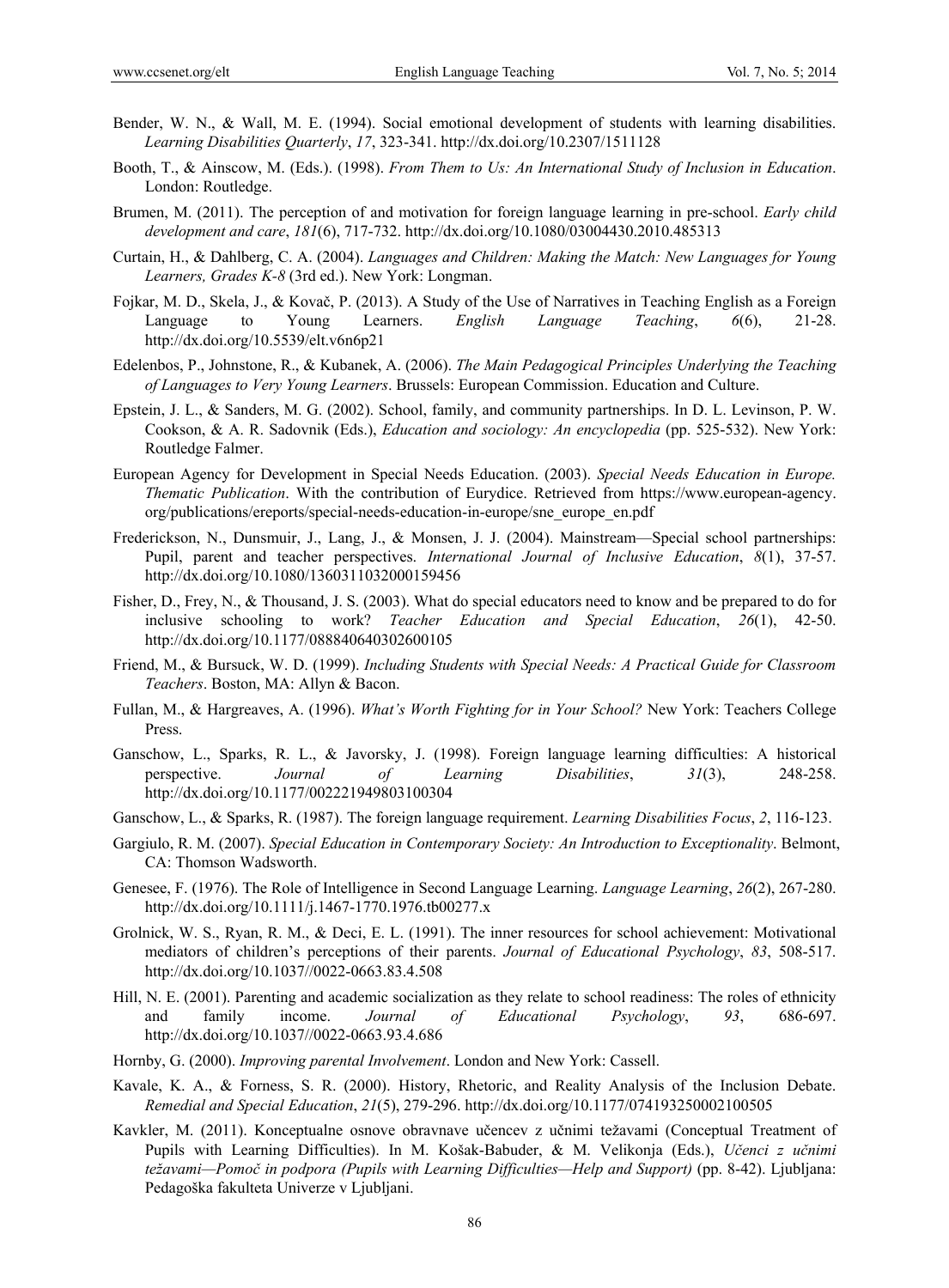- Kovacs-Cerović, T., Vizek-Vidović, V., & Powell, S. (2010). *School Governance and Social inclusion: Involvement of Parents*. Ljubljana: University of Ljubljana, Faculty of Education, Center for Educational Policy Studies.
- Lerner, J. W. (2003). *Learning Disabilities* (9th ed.). Boston: Houghton Mifflin Company.
- Stopar, M. L. (1999). Vloga defektologa pri timskem delu z učenci s posebnimi potrebami v osnovni šoli (The Role of Special Educator in Teamwork with Pupils with Special Needs in Primary and Lower-Secondary School). In J. Hytönen, C. R. Pučko, & G. Smyth (Eds.), *Izobraževanje učiteljev za prenovljeno šolo (Teacher Education for Renewed School)* (pp. 65-72). Ljubljana: Pedagoška fakulteta.
- Magajna, L., Kavkler, M., Vogrinčič, G. C., Pečjak, S., & Golobič, K. B. (2008a). *Učne težave v osnovni šoli: koncept dela. Program osnovnošolskega izobraževanja (Learning Difficulties in Primary and Lower-Secondary School: The Concept of Work. The Primary and Lower-Secondary School Programme)*. Ljubljana: Zavod RS za šolstvo.
- Magajna, L., Pečjak, S., Peklaj, C., Vogrinčič, G. C., Golobič, K. B., Kavkler, M., & Tancig, S. (2008b). *Učne težave v osnovni šoli—problemi, perspektive, priporočila (Learning Difficulties in Primary and Lower-Secondary School—Problems, Perspectives and Recommendations)*. Ljubljana: Zavod RS za šolstvo.
- Marcos, K. M. (1998). Second language learning: Everyone can benefit. *The ERIC Review*, *6*(1), 2-5, Retrieved from http://www.cal.org/earlylang/benefits/marcos.html
- McLeskey, J., Hoppey, D., Williamson, P., & Rentz, T. (2004). Is inclusion an illusion? An Examination of National and State Trends Towards the Education of Students with Learning Disabilities in General Education Classroom. *Learning Disabilities: Research & Practice*, *19*(2), 109-115. http://dx.doi.org/10.1111/j.1540-5826.2004.00094.x
- Mercer, C., & Pullen, C. (2005). *Students with Learning Disabilities* (6th ed.). Upper Saddle River, NJ: Pearson education.
- Mitchell, D. (2008). *What really Works in Special and Inclusive Education*. London-New York: Routledge.
- Morrow, K. (Ed.). (2004). *Insights from the Common European Framework*. Oxford: OUP.
- Official Gazette of Republic of Slovenia, No. 12. (1996). *Law on Primary School*. Ljubljana: Ministry of Education and Sports.
- Official Gazette of Republic of Slovenia, No. 54. (2000). *Law on Directing Children with Special Needs*. Ljubljana: Ministry of Education and Sports.
- Official Gazette of Republic of Slovenia, No. 3. (2007). *Law on Directing Children with Special Needs*. Ljubljana: Ministry of Education and Sports.
- Official Gazette of the Republic of Slovenia, No. 54. (2003). *Rules of the Organisation and Methods of Work for Commissions in the Directing of Children with Special Needs and on Criteria for Identifying the Type and Degree of Disadvantages, Impairments and Disabilities of Children with Special Needs*. Ljubljana: Ministry of Education and Sports.
- Opara, B., & Trunkl, R. (1992). *Obravnavanje šoloobveznih otrok s težavami v razvoju in učenju (Dealing with School-age Children with Developmental and Learning Disabilities)*. Ljubljana: Zavod Republike Slovenije za šolstvo in šport.
- Opara, B., Lakota, A. B., Globačnik, B., Grum, D. K., Košir, S., Lukšič, M. M., … Klavžar, K. (2010). *Analiza vzgoje in izobraževanja otrok s posebnimi potrebami v Sloveniji (Analysis of the Education of Children with Special Needs in Slovenia)*. Ljubljana: Pedagoški inštitut.
- Pompian, N., & Thum, C. (1988). Dyslexic/learning Disabled Students at Dartmouth College. *Annals of Dyslexia*, *38*(1), 276-284. http://dx.doi.org/10.1007/BF02648261
- Powers, S. I., Hauser, S. T., & Kilner, L. A. (1989). Adolescent mental health. *American Psychologist*, *44*(2), 220-228. http://dx.doi.org/10.1037//0003-066X.44.2.200
- Reynolds, A. J., & Clements, M. (2005). Parental involvement and children's school success. In E. N. Patrikakou, R. P. Weisberg, S. Redding, & H. J. Walberg (Eds.), *School-family partnerships for children's success*. New York: Teachers College Press.
- Schmidt, M. (2006). Zaznavanje integracije/inkluzije v osnovni šoli (Detection of Integration/Inclusion in